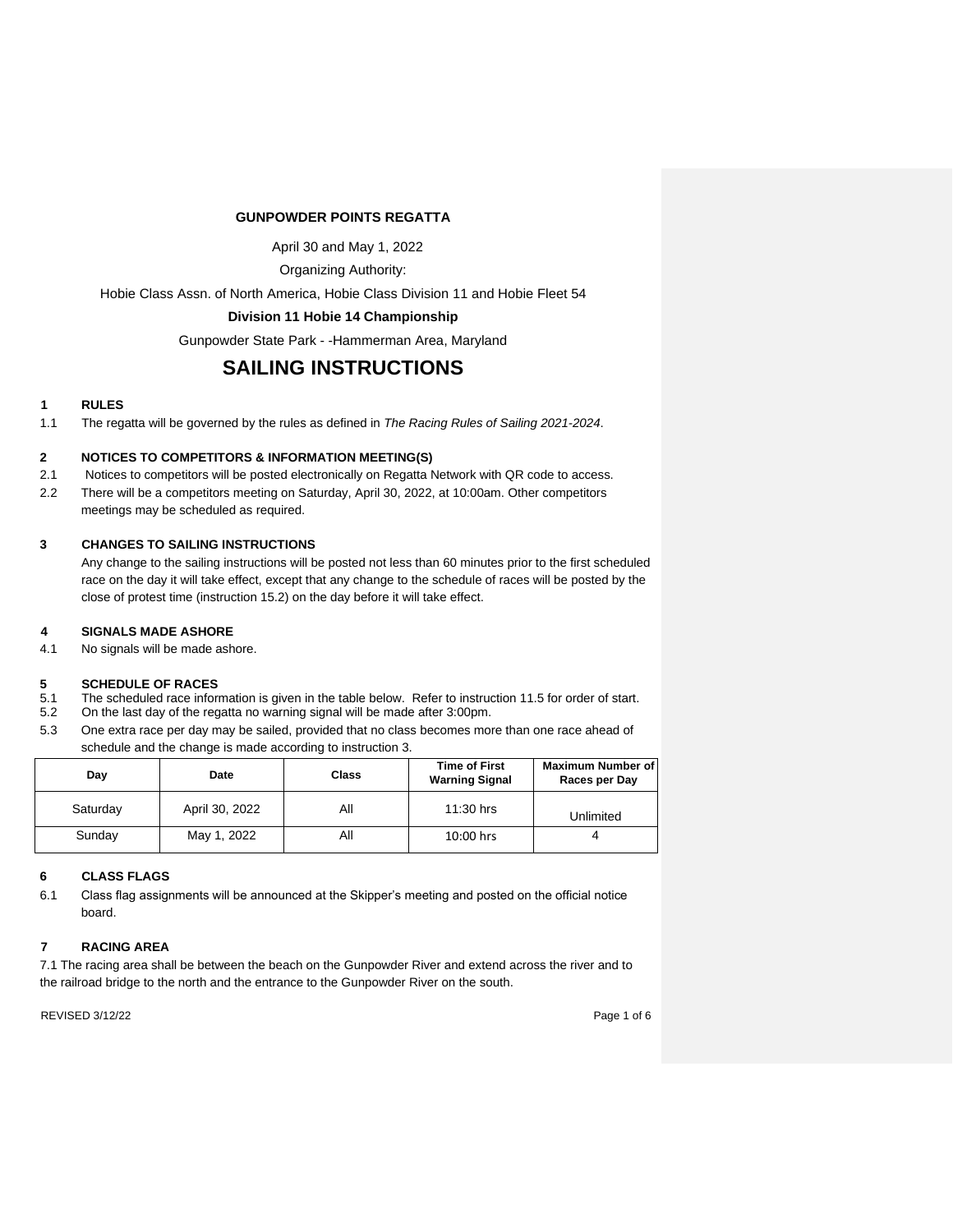# **8 THE COURSES**

- 8.1 IHCA courses will be used. Reference Appendix A.
- 8.2 No later than the warning signal the race committee signal boat may display the approximate compass bearing and distance of the first leg.
- 8.3 All marks left to port, except gates.

# **9 MARKS**

- 9.1 Marks shall be **orange** tetrahedrons or as announced at the Skipper's meeting and posted on the notice board.
- 9.2 The starting and finishing marks will be **orange** tetrahedrons
- 9.3 If a barging (keep away) buoy is used at the RC signal boat, neither the buoy nor its line shall rank as part of the boat, and neither will rank as an obstruction.

#### **10 THE START**

- 1.1 The starting line will be between an orange flag on the signal boat and the windward side of the mark as described in instruction 9.2
- 1.2 Boats whose warning signal has not been made, shall avoid the starting area during the starting sequence for other races.
- 1.3 A boat starting later than four minutes after her starting signal will be scored Did Not Start without a hearing. *This changes RRS A4.*
- 1.4 Minimum wind conditions: No race will be started in under 3 knots of wind at all marks of the course as determined by the Race Committee.
- 1.5 Order of the initial start will be announced at the initial competitors' meeting, and will be posted on the official notice board. Multiple classes may be started together at the discretion of the Race Committee.

## **11 CHANGE OF THE NEXT LEG OF THE COURSE**

- 11.1 To change the next leg of the course, the race committee will lay a new mark (or move the finishing line) and remove the original mark as soon as practicable. When in a subsequent change a new mark is replaced, it will be replaced by an original mark.
- 11.2 Except at a gate, boats shall pass between the race committee boat signalling the change of the next leg and the nearby mark, leaving the mark to port and the race committee boat to starboard.

# **12 THE FINISH**

12.1 The finishing line will be between an orange flag on the signal boat and the course side of the mark as described in instruction 9.2

#### **13 PENALTY SYSTEM**

13.1 Rule 44.1 is changed so that the Two-Turns Penalty is replaced by the One-Turn Penalty

# **14 TIME LIMITS AND TARGET TIMES**

14.1 Time limits and target times are as follows:

| Class | <b>Race Time Limit</b> | <b>A Mark Time Limit</b> |
|-------|------------------------|--------------------------|
| ΑIΙ   | 90 minutes             | 30 minutes               |

14.2 If no boat has passed Mark A (the initial weather mark) within the Mark A time limit the race will be abandoned.

REVISED 3/12/22 Page 2 of 6

**Commented [HCA-NA1]:** Make sure you have an orange flag, or replace with other demarcation of the starting line ("mast of the signal boat").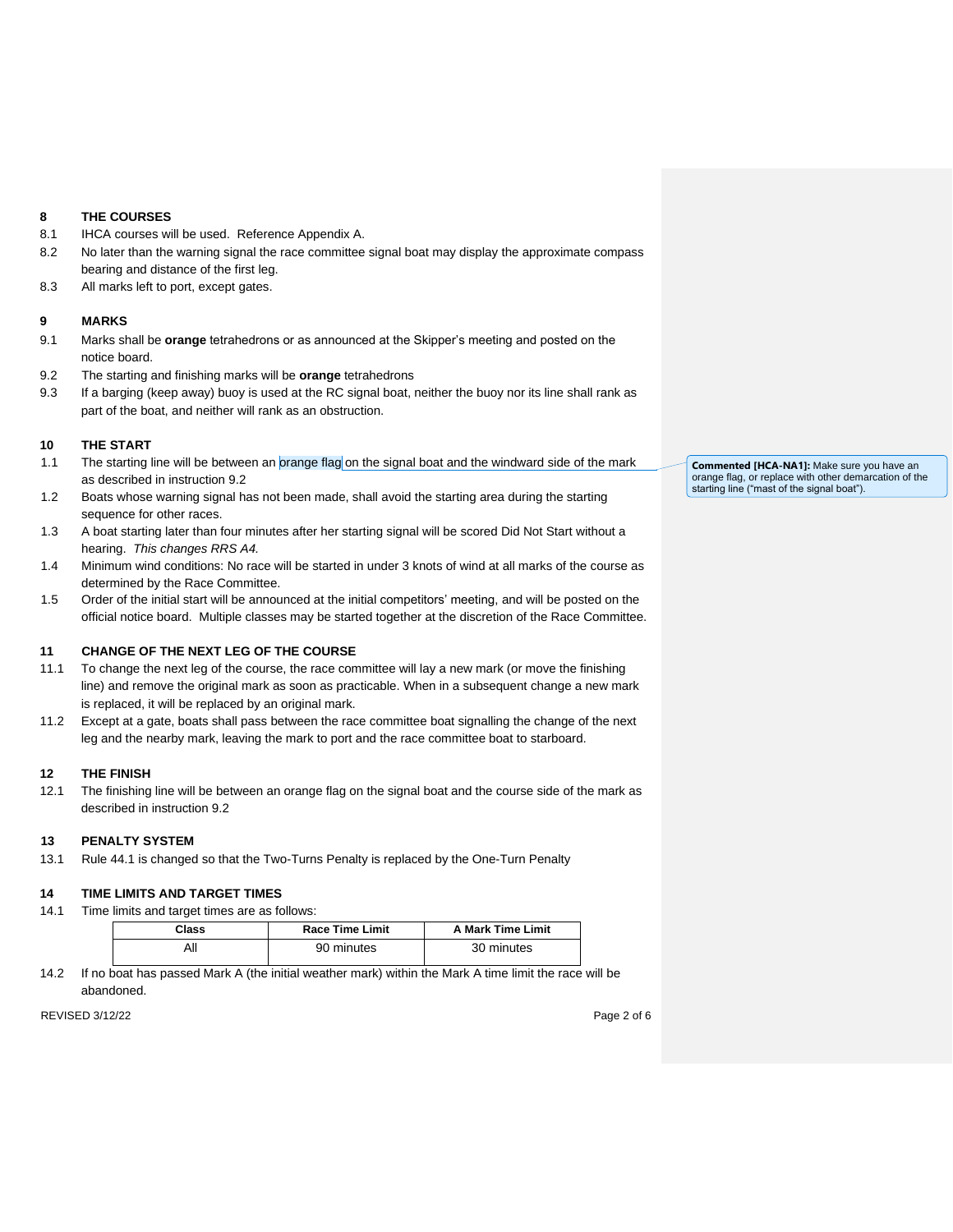- 14.3 Boats failing to finish within 30 minutes after the first boat sails the course and finishes will be scored Did Not Finish without a hearing. *This changes RRS 35, A4 and A5.*
- 14.4 FINISHING ON THE WATER: Boats may be finished on the course at the discretion of the RC. The Race Committee determines the method and order of finishing. *This changes RRS 35 and A4*.

#### **15 PROTESTS AND REQUESTS FOR REDRESS**

- 15.1 Protest forms are available online at[:](https://cdn.ussailing.org/wp-content/uploads/2021/03/US_Sailing_Hearing_Request_Form_20210301_Fillable.pdf) [US\\_Sailing\\_Hearing\\_Request\\_Form\\_20210301\\_Fillable.pdf](https://cdn.ussailing.org/wp-content/uploads/2021/03/US_Sailing_Hearing_Request_Form_20210301_Fillable.pdf)[.](https://cdn.ussailing.org/wp-content/uploads/2021/03/US_Sailing_Hearing_Request_Form_20210301_Fillable.pdf)  Protests and requests for redress or reopening shall be delivered to the PRO via email at: lff315@msn.com within the appropriate time limit.
- 15.2 For each class, the protest time limit is 60 minutes after the signal boat has docked after the last race of the day and the time limit is posted on the official notice board.
- 15.3 Email notices will be posted no later than 30 minutes after the protest time limit to inform competitors of hearings in which they are parties or named as witnesses. Hearings will be held in a designated outdoor area or via Zoom or other electronic platform, the location of which shall be posted on the official notice board, beginning at the time posted on the official notice board.
- 15.4 A boat protesting another boat shall follow RRS 61.1(a) with the following modification: The ISAF requirement for under 6 meter boats applies to all Hobie Catamaran Classes. *This changes RRS 61.1(a)(2)*.
- 15.5 Notices of protests by the race committee or protest committee will be posted to inform boats under RRS 61.1(b).
- 15.6 Breaches of instructions 10.2, 10.4, 17, 20 and 21 will not be grounds for a protest by a boat. *This changes RRS 60.1(a)*. Penalties for these breaches may be less than disqualification if the protest committee so decides. The scoring abbreviation for a discretionary penalty imposed under this instruction will be DPI.
- 15.7 On the last scheduled day of racing a request for reopening a hearing shall be delivered (a) within the protest time limit if the requesting party was informed of the decision on the previous day; (b) no later than 30 minutes after the requesting party was informed of the decision on that day. *This changes RRS 66.*
- 15.8 On the last scheduled day of racing a request for redress based on a protest committee decision shall be delivered no later than 30 minutes after the decision was posted. *This changes RRS 62.2.*

#### **16 SCORING**

- 16.1 One race is required to be completed to constitute a series.
- 16.2 (a) When three or fewer races have been completed, a boat's series score will be the total of her race scores.

(b) When four or more races have been completed, a boat's series score will be the total of her race scores excluding her worst score.

#### **17 SAFETY REGULATIONS**

- 17.1 CHECK IN: Boats are requested to check in by hailing their sail numbers to the RC signal boat before the start of the first race each day (and the first race following any postponement ashore).
- 17.2 A boat that retires from a race shall notify the race committee as soon as possible.

REVISED 3/12/22 Page 3 of 6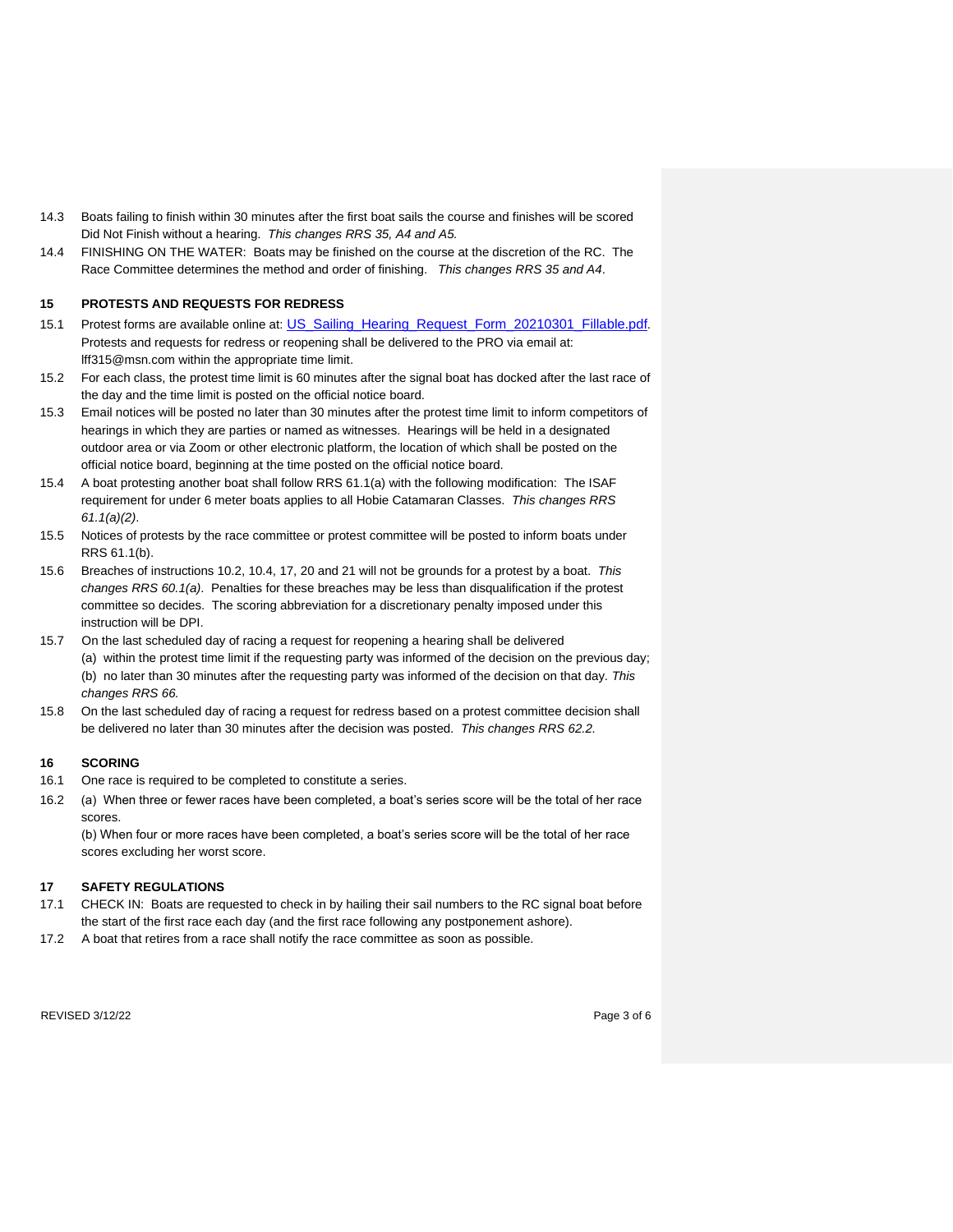#### **18 REPLACEMENT OF CREW OR EQUIPMENT**

- 18.1 Substitution of competitors will not be allowed without prior written approval of the race committee, under the provisions of IHCA General Class Rule 17.
- 18.2 Substitution of damaged or lost equipment will not be allowed unless authorized by the race committee. (a) Substitution of sails will not be allowed without prior written approval of the race committee, under the provision of IHCA General Class Rule 12.3.

(b) Requests for substitution of equipment other than sails shall be made to the race committee at the first reasonable opportunity.

#### **19 EQUIPMENT AND MEASUREMENT CHECKS**

- 19.1 A boat or equipment may be inspected at any time for compliance with the class rules and sailing instructions. On the water, a boat can be instructed by a race committee equipment inspector or measurer to proceed immediately to a designated area for inspection.
- 19.2 All boat, crew weight, and equipment violations may additionally be protested under RRS 2 (Fair Sailing) and would be scored DNE – Disqualified Not Excludable. Whenever possible, competitors should be warned of potential equipment violations on the beach before racing when observed by other competitors, the protest committee, or regatta officials.

# **20 TRASH DISPOSAL**

Boats shall not put trash in the water. Trash may be placed aboard support and race committee boats.

# **21 RADIO COMMUNICATION**

Except in an emergency, a boat shall neither make radio transmissions while racing nor receive radio communications not available to all boats, under the provision of IHCA General Class Rule 16.3. This restriction also applies to mobile telephones.

#### **22 PRIZES**

Prizes will be mailed to competitors.

#### **23 DISCLAIMER OF LIABILITY**

Competitors participate in the regatta entirely at their own risk, See RRS 4, Decision to Race. The organizing authority will not accept any liability for material damage or personal injury or death sustained in conjunction with, prior to, during, or after the regatta.

#### **24 INSURANCE**

Each participating boat shall be insured with valid third-party liability insurance with a minimum coverage of \$100,000 (USD) per event or the equivalent.

#### **25 SPECIAL NOTES**

- 25.1 On the water, no questions will be answered by the race committee.
- 25.2 Any boat receiving 'hands on' assistance from rescue/mark boats will be scored Did Not Finish. *This changes rule A5.* The race committee may decide when a boat or crew needs assistance.
- 25.3 SPORTSMANSHIP: The race committee may request redress for competitors who exhibit extraordinary sportsmanship.

# **IHCA ADDITIONAL SAFETY NOTES TO ALL SAILORS**

REVISED 3/12/22 Page 4 of 6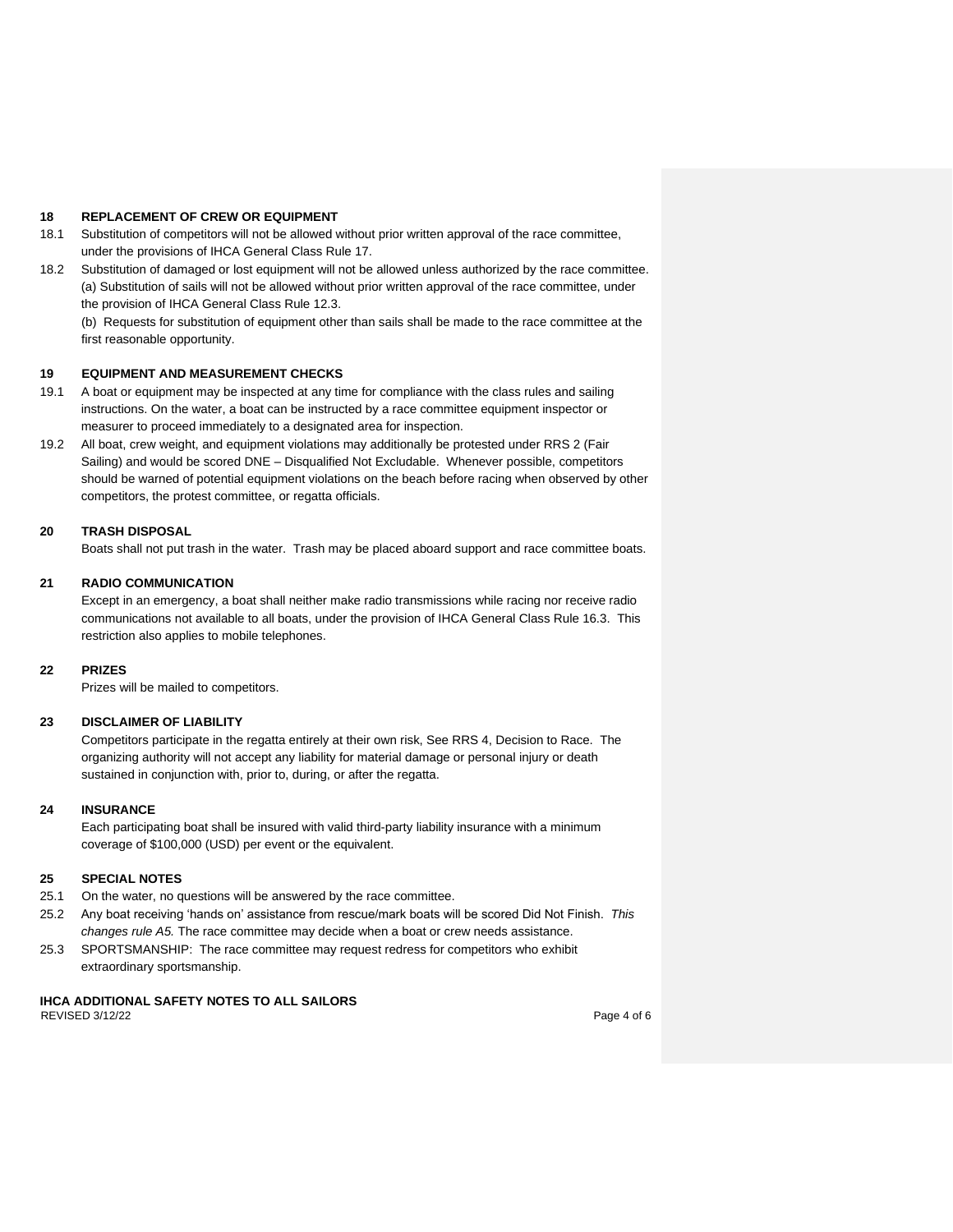# **GENERAL**

If wind, wave, or water conditions make you doubtful of your ability to handle the conditions, please retire from the race.

# **ELECTRICAL POWER LINES – AVOID !!!**

Before raising the mast, and always while sailing, check for and avoid low overhead electrical power lines. If you see a power line, AVOID IT! A MAST COMING IN CONTACT OR EVEN NEAR AN ELECTRICAL POWER LINE CAN CAUSE SERIOUS INJURY OR DEATH TO PEOPLE ON OR TOUCHING THE BOAT!